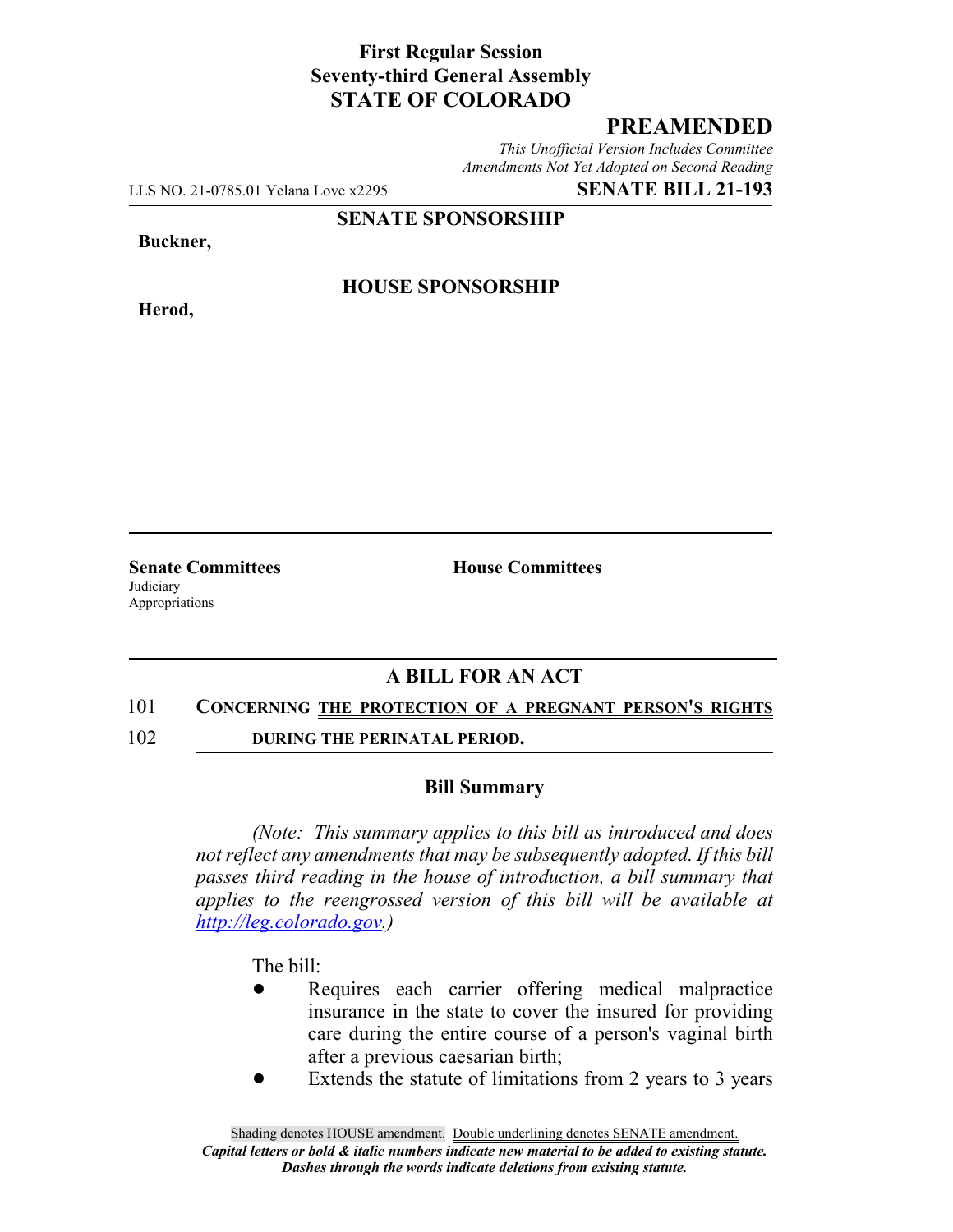for actions alleging lack of informed consent in cases related to a pregnant person;

- Repeals language that gives no force or effect to an advanced directive of a person who is pregnant while the person's fetus is viable;
- Requires annual reporting to the legislature on the use of restraints on a pregnant person within each jail, private contract prison, and correctional facility;
- Establishes requirements for each facility that incarcerates or has custody of people with the capacity for pregnancy;
- Requires the Colorado civil rights commission to receive reports from people alleging maternity care that is not organized for, and provided to, a person who is pregnant or in the postpartum period in a manner that is culturally congruent; maintains the person's dignity, privacy, and confidentiality; ensures freedom from harm and mistreatment; and enables informed choices and continuous support; and
- Requires each health facility that provides services related to labor and childbirth to demonstrate to the department of public health and environment that the health facility has a policy that meets certain requirements.

 *Be it enacted by the General Assembly of the State of Colorado:* **SECTION 1.** In Colorado Revised Statutes, **add** 10-4-106.5 as 3 follows: **10-4-106.5. Required terms in medical malpractice policies.** ON AND AFTER THE EFFECTIVE DATE OF THIS SECTION, AN INSURER OFFERING A POLICY OF MEDICAL MALPRACTICE INSURANCE SHALL COVER THE INSURED FOR PROVIDING CARE DURING THE ENTIRE COURSE OF A PERSON'S VAGINAL BIRTH AFTER A PREVIOUS CAESARIAN BIRTH. 9 **SECTION 2.** In Colorado Revised Statutes, 15-18-104, **repeal** (2) as follows: **15-18-104. Declaration as to medical treatment.** (2) In the case 13 of a declaration of a qualified patient known to the attending physician to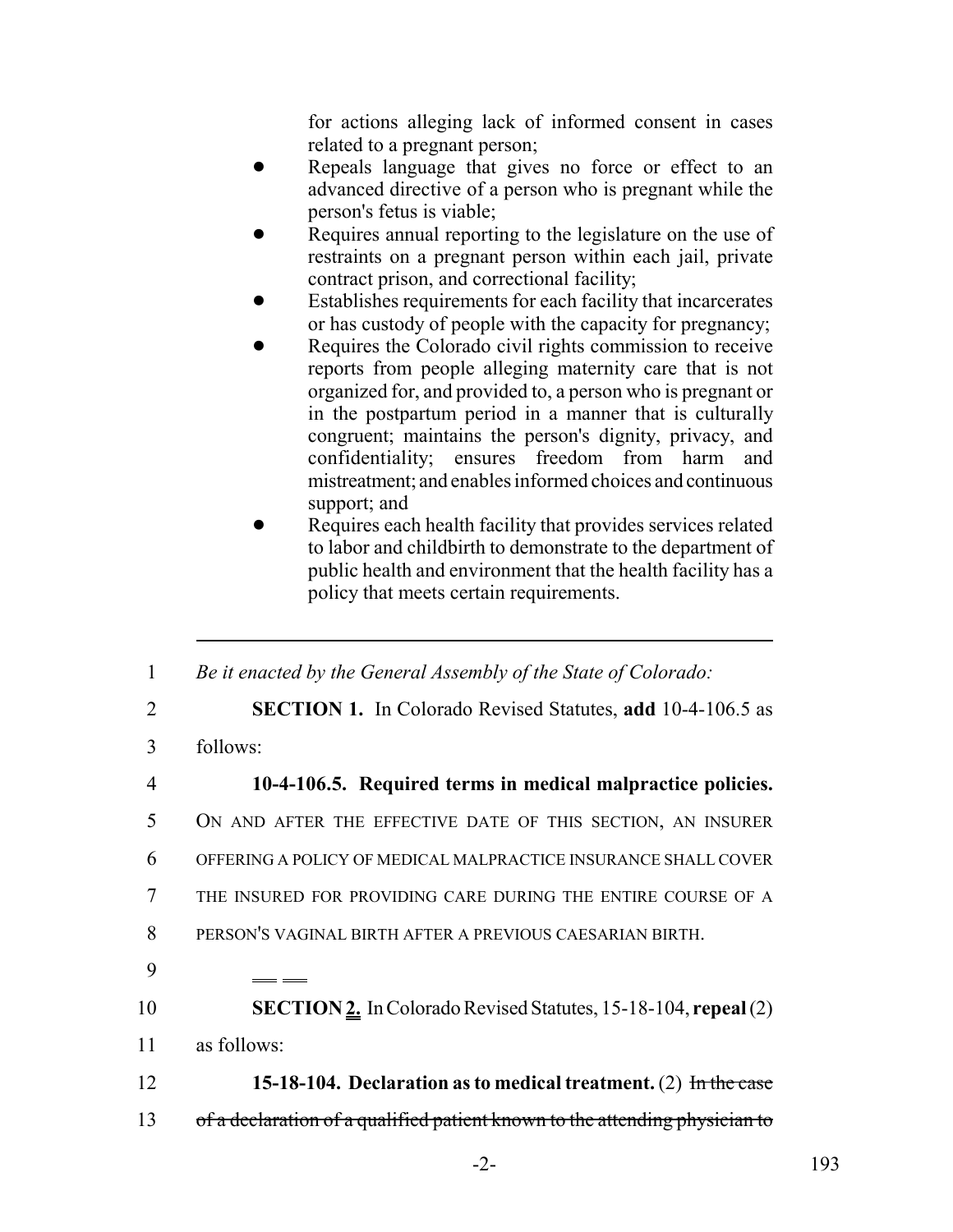be pregnant, a medical evaluation shall be made as to whether the fetus 2 is viable. If the fetus is viable, the declaration shall be given no force or effect until the patient is no longer pregnant.

 **SECTION 3.** In Colorado Revised Statutes, 17-1-113.7, **amend** 5  $(2)(b)$  as follows:

 **17-1-113.7. Prohibition against the use of restraints on pregnant inmates in the custody of correctional facilities and private contract prisons - report.** (2) (b) The correctional facility, private contract prison, or medical facility staff authorizing the use of restraints on a pregnant inmate during labor or delivery of the child shall make a written record of the use of the restraints, which record shall include, at a minimum, the type of restraint used, the circumstances that necessitated the use of the restraint, and the length of time the restraint was used. The 14 staff of the correctional facility or private contract prison shall retain the record for a minimum of five years and shall make the record available 16 for public inspection with individually identifying information redacted 17 from the record unless the inmate who is the subject of the record gives prior written consent for the public release of the record. The written record of the use of restraint shall not constitute a medical record under 20 state or federal law. NOTWITHSTANDING SECTION 24-1-136 (11)(a)(I), NO LATER THAN FEBRUARY 15, 2022, AND EACH FEBRUARY 15 THEREAFTER, THE WARDEN OF THE PRIVATE CONTRACT PRISON AND THE EXECUTIVE DIRECTOR OR THE EXECUTIVE DIRECTOR'S DESIGNEE SHALL SUBMIT THE 24 RECORDS CREATED PURSUANT TO THIS SUBSECTION (2)(b) IN THE PRIOR CALENDAR YEAR TO THE JUDICIARY COMMITTEES OF THE SENATE AND HOUSE OF REPRESENTATIVES, OR THEIR SUCCESSOR COMMITTEES.

**SECTION 4.** In Colorado Revised Statutes, **add** 17-1-114.5 as

-3- 193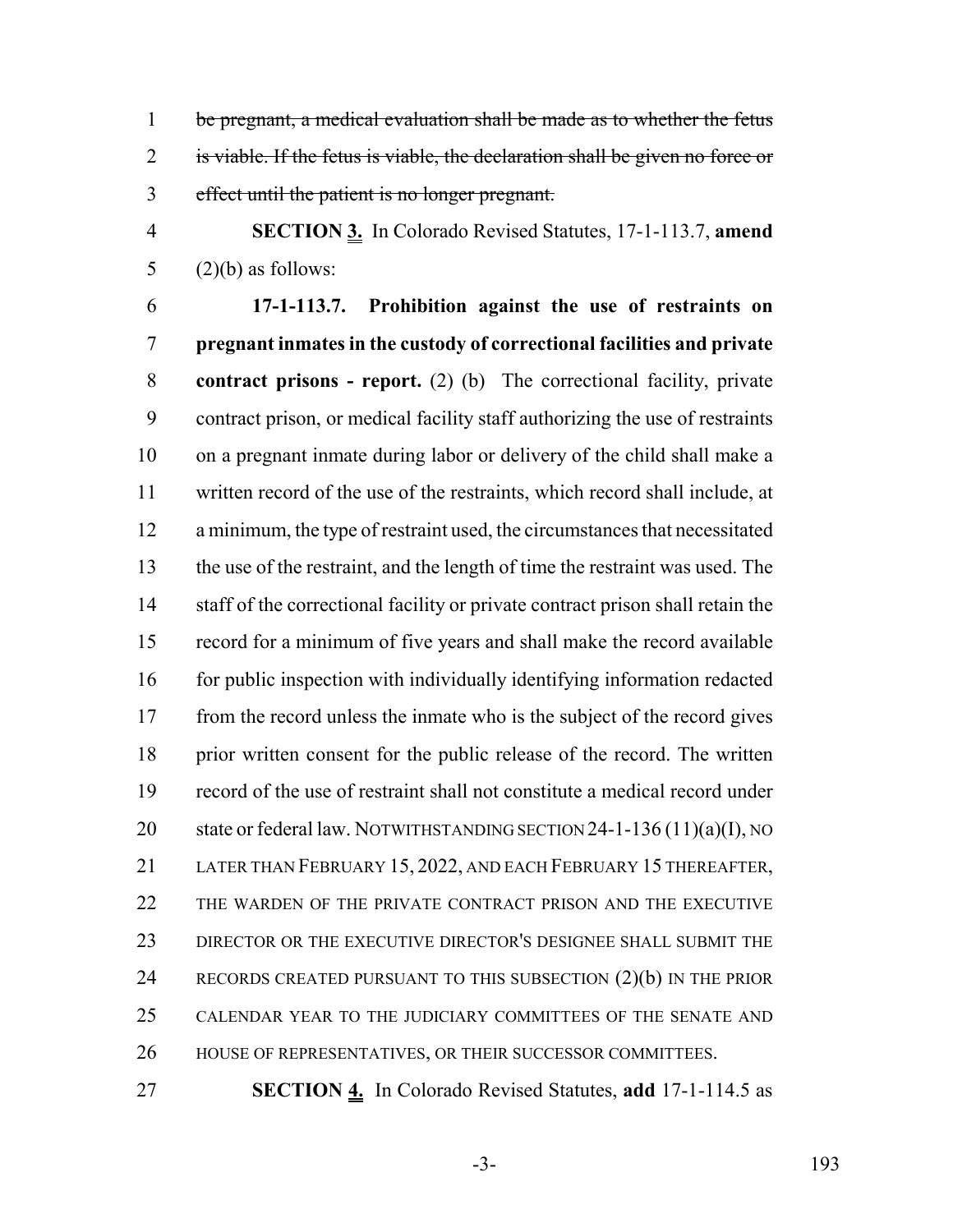follows:

 **17-1-114.5. Incarceration of a person in custody with the capacity for pregnancy - report.** (1) A CORRECTIONAL FACILITY OR PRIVATE CONTRACT PRISON INCARCERATING A PERSON WHO IS CAPABLE OF PREGNANCY SHALL:

 (a) TRAIN THE FACILITY'S STAFF TO ENSURE THAT A PREGNANT PERSON RECEIVES SAFE AND RESPECTFUL TREATMENT;

 (b) DEVELOP ADMINISTRATIVE POLICIES TO ENSURE A TRAUMA-INFORMED STANDARD OF CARE IS INTEGRATED WITH CURRENT PRACTICES TO PROMOTE THE HEALTH AND SAFETY OF A PREGNANT PERSON;

 (c) PROVIDE EACH PREGNANT PERSON, DURING THE PERSON'S PREGNANCY AND THROUGH THE PERSON'S POSTPARTUM PERIOD, WITH ACCESS TO:

 (I) PERINATAL HEALTH-CARE PROVIDERS WITH PERINATAL EXPERIENCE; AND

 (II) HEALTHY FOODS AND INFORMATION ON NUTRITION, RECOMMENDED ACTIVITY LEVELS, SAFETY MEASURES, AND SUPPLIES, 19 INCLUDING MENSTRUAL PRODUCTS AS REQUIRED IN SECTION 17-1-113.6, 20 AND BREAST PUMPS APPROVED BY THE EXECUTIVE DIRECTOR OR THE EXECUTIVE DIRECTOR'S DESIGNEE;

22 (d) PROVIDE COUNSELING AND TREATMENT FOR PREGNANT PEOPLE WHO HAVE SUFFERED FROM:

 (I) A DIAGNOSED BEHAVIORAL, MENTAL HEALTH, OR SUBSTANCE USE DISORDER;

26 (II) TRAUMA OR VIOLENCE, INCLUDING DOMESTIC VIOLENCE;

**(III) HUMAN IMMUNODEFICIENCY VIRUS;** 

-4- 193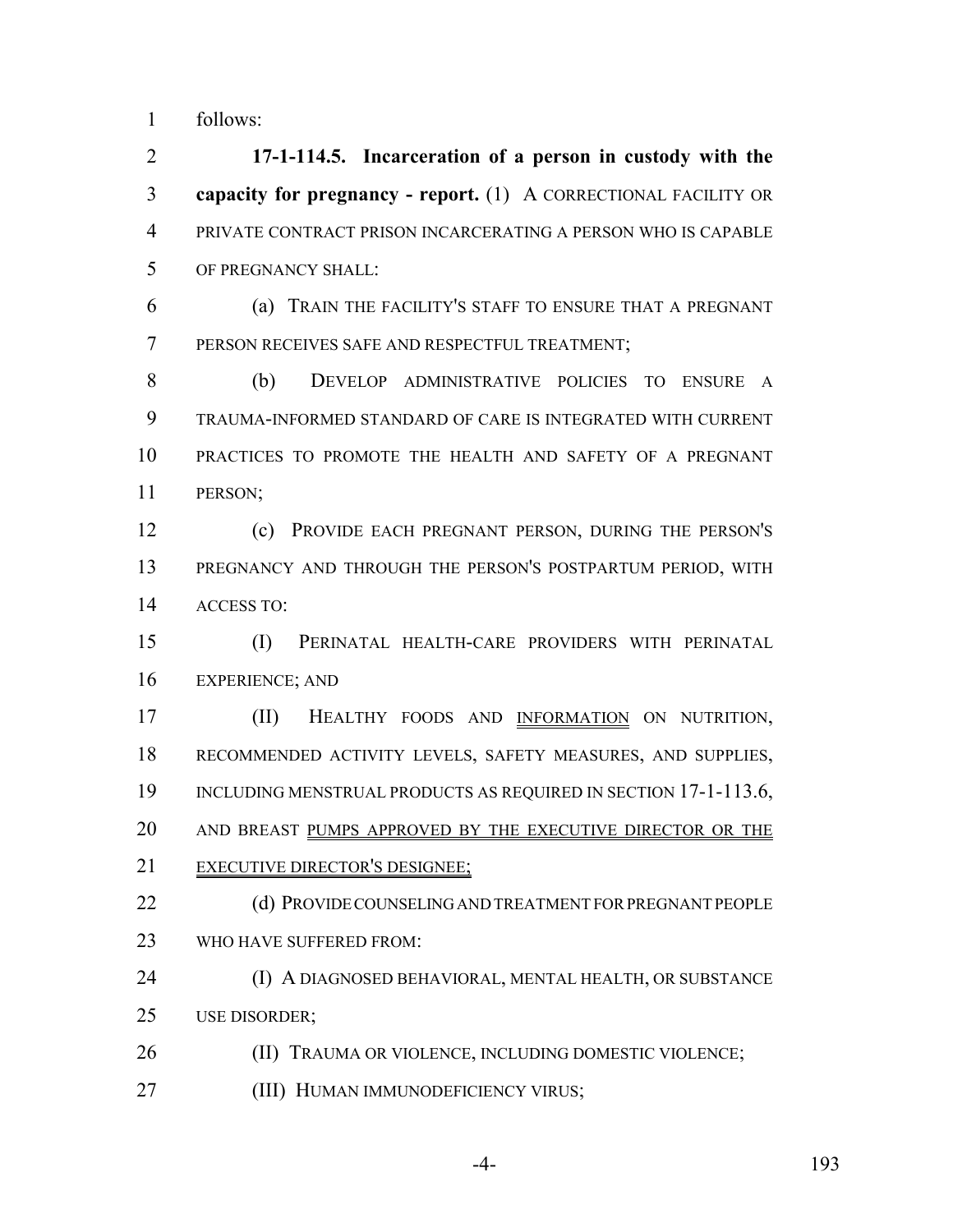(IV) SEXUAL ABUSE;

(V) PREGNANCY LOSS OR INFANT LOSS; OR

(VI) CHRONIC CONDITIONS;

 (e) PROVIDE EVIDENCE-BASED PREGNANCY AND CHILDBIRTH EDUCATION, PARENTING SUPPORT, AND OTHER RELEVANT FORMS OF HEALTH LITERACY;

 (f) DEVELOP ADMINISTRATIVE POLICIES TO IDENTIFY AND OFFER OPPORTUNITIES FOR POSTPARTUM PERSONS TO MAINTAIN CONTACT WITH THE PERSON'S NEWBORN CHILD TO PROMOTE BONDING, INCLUDING ENHANCED VISITATION POLICIES, ACCESS TO PRISON NURSERY PROGRAMS, AND BREASTFEEDING SUPPORT, WHEN APPROPRIATE;

 (g) IN ACCORDANCE WITH THE REQUIREMENTS OF THE FEDERAL "HEALTH INSURANCE PORTABILITY AND ACCOUNTABILITY ACT OF 1996", AS AMENDED, PUB.L. 104-191, TRANSFER HEALTH RECORDS TO COMMUNITY PROVIDERS IF A PREGNANT PERSON EXITS THE CRIMINAL JUSTICE SYSTEM DURING THE PERSON'S PREGNANCY OR DURING THE PERSON'S POSTPARTUM PERIOD;

 (h) CONNECT A PERSON EXITING THE CRIMINAL JUSTICE SYSTEM DURING THE PERSON'S PREGNANCY OR POSTPARTUM PERIOD TO COMMUNITY-BASED RESOURCES, SUCH AS REFERRALS TO HEALTH-CARE PROVIDERS, SUBSTANCE USE DISORDER TREATMENT, AND SOCIAL SERVICES 22 THAT ADDRESS SOCIAL DETERMINANTS OF MATERNAL HEALTH;

 (i) ESTABLISH PARTNERSHIPS WITH LOCAL PUBLIC ENTITIES, PRIVATE COMMUNITY ENTITIES, COMMUNITY-BASED ORGANIZATIONS, INDIAN TRIBES AND TRIBAL ORGANIZATIONS AS DEFINED IN THE FEDERAL "INDIAN SELF-DETERMINATION AND EDUCATION ASSISTANCE ACT", 25 U.S.C. SEC. 5304, AS AMENDED, OR URBAN INDIAN ORGANIZATIONS AS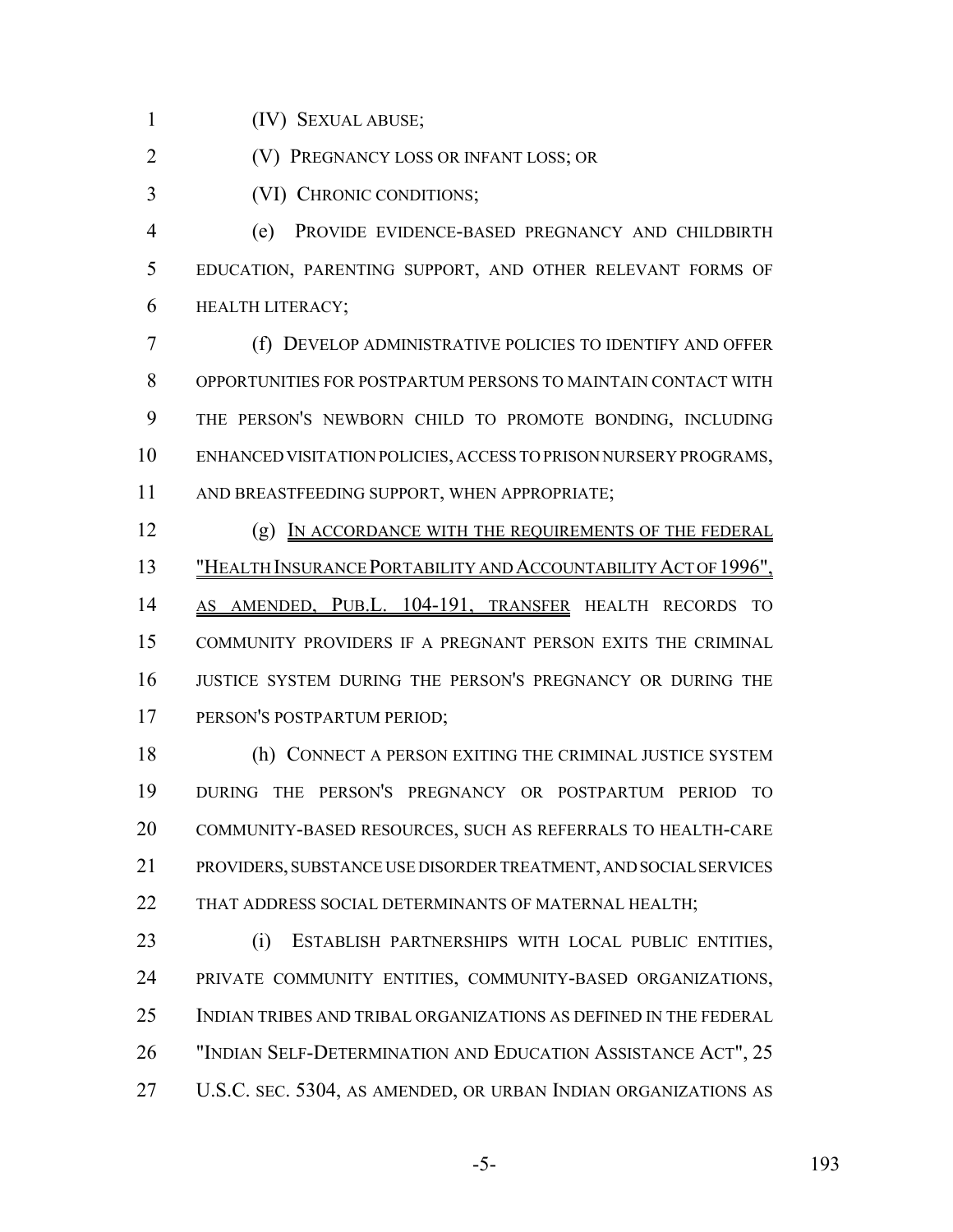DEFINED IN THE FEDERAL "INDIAN HEALTH CARE IMPROVEMENT ACT",25 U.S.C. SEC. 1603, AS AMENDED; AND

 $\overline{3}$  (i) NOTWITHSTANDING SECTION 24-1-136 (11)(a)(I), BY FEBRUARY 15, 2022, AND BY FEBRUARY 15 EACH YEAR THEREAFTER, REPORT TO THE JUDICIARY COMMITTEES OF THE SENATE AND HOUSE OF REPRESENTATIVES, OR THEIR SUCCESSOR COMMITTEES, ON THE NUMBER OF BIRTHS BY PREGNANT PEOPLE WHO ARE IN THE CUSTODY OF THE FACILITY, INCLUDING THE LOCATION OF THE BIRTHS, THAT OCCURRED IN THE PRIOR CALENDAR YEAR.

 **SECTION 5.** In Colorado Revised Statutes, **add** 17-26-104.4 as follows:

 **17-26-104.4. Incarceration of a person with the capacity for pregnancy - report - definition.** (1) A FACILITY INCARCERATING A PERSON WHO IS CAPABLE OF PREGNANCY, WHETHER OPERATED BY A GOVERNMENTAL ENTITY OR A PRIVATE CONTRACTOR, SHALL:

 (a) TRAIN THE FACILITY'S STAFF TO ENSURE THAT A PREGNANT 17 PERSON RECEIVES SAFE AND RESPECTFUL TREATMENT;

 (b) DEVELOP ADMINISTRATIVE POLICIES TO ENSURE A TRAUMA-INFORMED STANDARD OF CARE IS INTEGRATED WITH CURRENT PRACTICES TO PROMOTE THE HEALTH AND SAFETY OF A PREGNANT PERSON;

22 (c) PROVIDE EACH PREGNANT PERSON, DURING THE PERSON'S PREGNANCY AND THROUGH THE PERSON'S POSTPARTUM PERIOD, WITH ACCESS TO:

 (I) PERINATAL HEALTH-CARE PROVIDERS WITH PERINATAL EXPERIENCE; AND

(II) HEALTHY FOODS AND INFORMATION ON NUTRITION,

-6- 193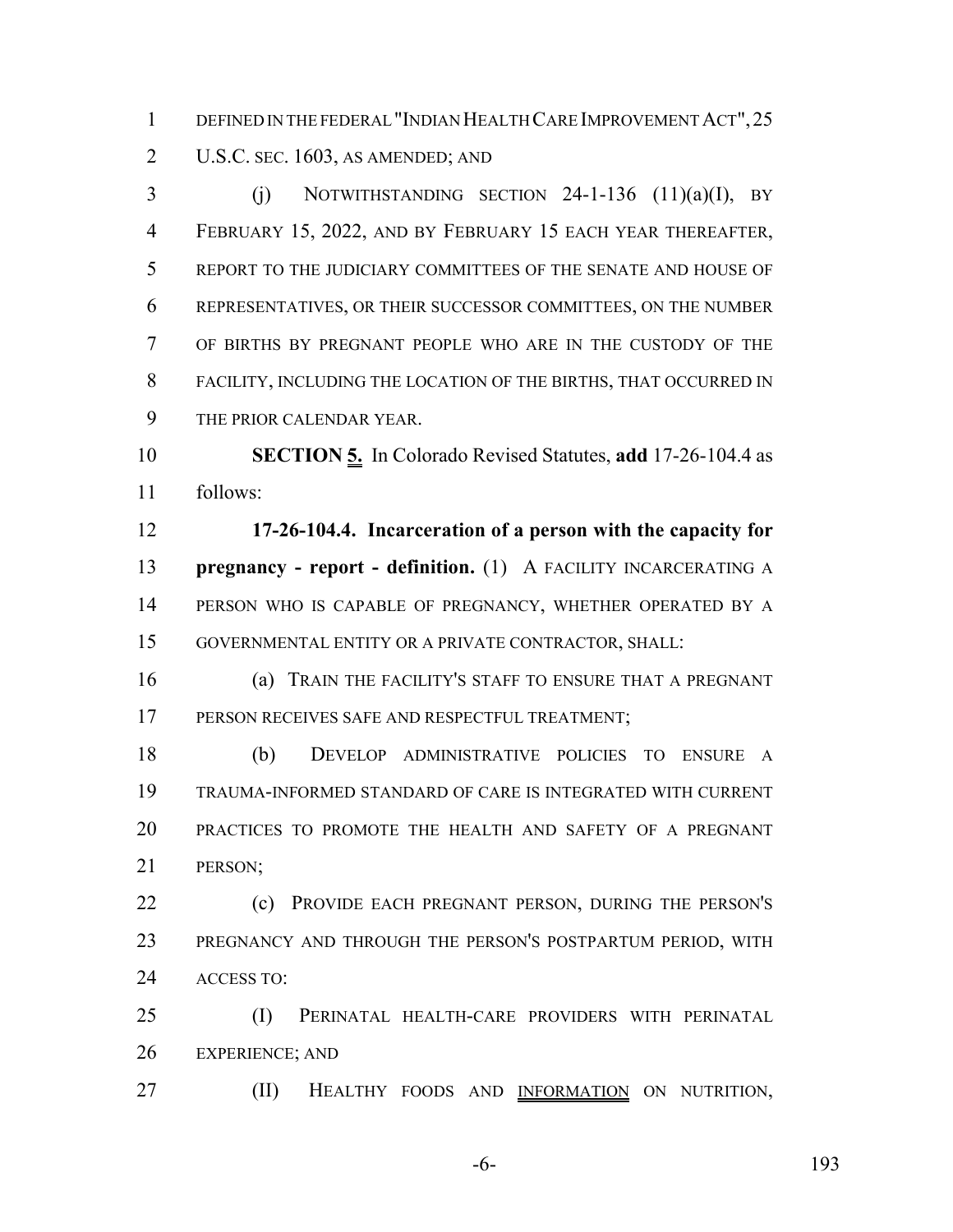| 1  | RECOMMENDED ACTIVITY LEVELS, SAFETY MEASURES, AND SUPPLIES,                                         |
|----|-----------------------------------------------------------------------------------------------------|
| 2  | INCLUDING MENSTRUAL PRODUCTS AS REQUIRED IN SECTION 17-26-104.3,                                    |
| 3  | AND BREAST PUMPS APPROVED BY THE SHERIFF OR THE SHERIFF'S                                           |
| 4  | DESIGNEE;                                                                                           |
| 5  | (d) PROVIDE __ TREATMENT FOR PREGNANT PEOPLE WHO HAVE                                               |
| 6  | <b>SUFFERED FROM:</b>                                                                               |
| 7  | (I) A DIAGNOSED BEHAVIORAL, MENTAL HEALTH, OR SUBSTANCE                                             |
| 8  | USE DISORDER;                                                                                       |
| 9  |                                                                                                     |
| 10 | (II) HUMAN IMMUNODEFICIENCY VIRUS; OR                                                               |
| 11 |                                                                                                     |
| 12 | (III) CHRONIC CONDITIONS;                                                                           |
| 13 | PROVIDE EDUCATIONAL INFORMATION MATERIALS FOR<br>(e)                                                |
| 14 | PREGNANT PEOPLE WHO HAVE SUFFERED FROM:                                                             |
| 15 | TRAUMA OR VIOLENCE, INCLUDING DOMESTIC VIOLENCE;<br>$\left( \begin{array}{c} 1 \end{array} \right)$ |
| 16 | <b>SEXUAL ABUSE; OR</b><br>(11)                                                                     |
| 17 | (III)<br><b>PREGNANT LOSS OR INFANT LOSS;</b>                                                       |
| 18 | (f)<br>PROVIDE EVIDENCE-BASED PREGNANCY AND CHILDBIRTH                                              |
| 19 | EDUCATION, PARENTING SUPPORT, AND OTHER RELEVANT FORMS OF                                           |
| 20 | HEALTH LITERACY;                                                                                    |
| 21 | (g) DEVELOP ADMINISTRATIVE POLICIES TO IDENTIFY AND OFFER                                           |
| 22 | OPPORTUNITIES FOR POSTPARTUM PERSONS TO MAINTAIN CONTACT WITH                                       |
| 23 | THE PERSON'S NEWBORN CHILD TO PROMOTE BONDING, INCLUDING                                            |
| 24 | ENHANCED VISITATION POLICIES, ACCESS TO PRISON NURSERY PROGRAMS,                                    |
| 25 | AND BREASTFEEDING SUPPORT, WHEN APPROPRIATE;                                                        |
| 26 | IN ACCORDANCE WITH THE REQUIREMENTS OF THE FEDERAL<br>(h)                                           |
| 27 | "HEALTH INSURANCE PORTABILITY AND ACCOUNTABILITY ACT OF 1996",                                      |

-7- 193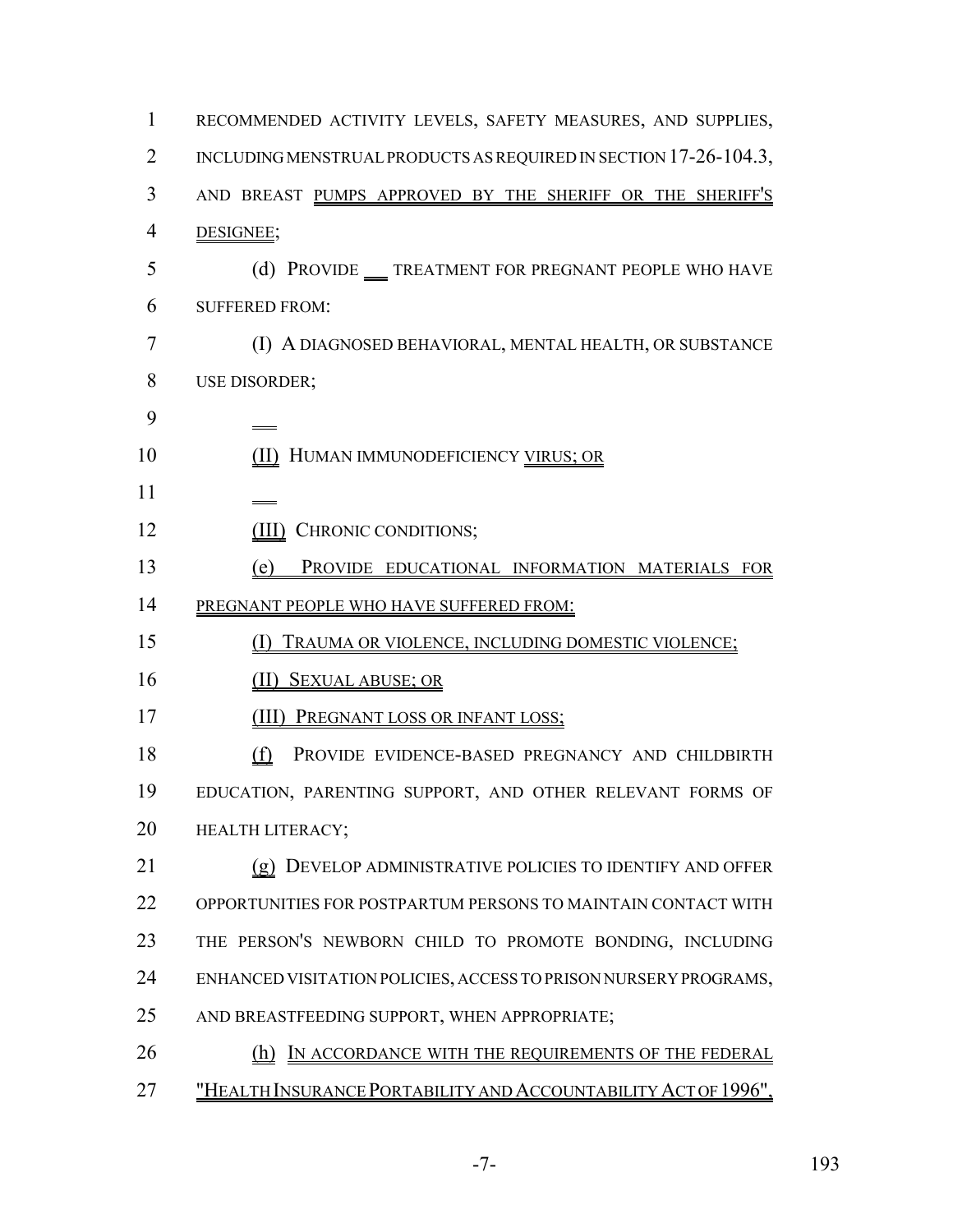AS AMENDED, PUB.L. 104-191, TRANSFER HEALTH RECORDS TO COMMUNITY PROVIDERS IF A PREGNANT PERSON EXITS THE CRIMINAL JUSTICE SYSTEM DURING THE PERSON'S PREGNANCY OR DURING THE PERSON'S POSTPARTUM PERIOD;

 (i) CONNECT A PERSON EXITING THE CRIMINAL JUSTICE SYSTEM DURING THE PERSON'S PREGNANCY OR POSTPARTUM PERIOD TO COMMUNITY-BASED RESOURCES, SUCH AS REFERRALS TO HEALTH-CARE PROVIDERS, SUBSTANCE USE DISORDER TREATMENT, AND SOCIAL SERVICES THAT ADDRESS SOCIAL DETERMINANTS OF MATERNAL HEALTH;

 (j) ESTABLISH PARTNERSHIPS WITH LOCAL PUBLIC ENTITIES, PRIVATE COMMUNITY ENTITIES, COMMUNITY-BASED ORGANIZATIONS, INDIAN TRIBES AND TRIBAL ORGANIZATIONS AS DEFINED IN THE FEDERAL "INDIAN SELF-DETERMINATION AND EDUCATION ASSISTANCE ACT", 25 U.S.C. SEC. 5304, AS AMENDED, OR URBAN INDIAN ORGANIZATIONS AS DEFINED IN THE FEDERAL "INDIAN HEALTH CARE IMPROVEMENT ACT",25 U.S.C. SEC. 1603, AS AMENDED; AND

 (k) BY FEBRUARY 15, 2022, AND BY FEBRUARY 15 EACH YEAR THEREAFTER, REPORT TO THE JUDICIARY COMMITTEES OF THE SENATE AND HOUSE OF REPRESENTATIVES, OR THEIR SUCCESSOR COMMITTEES, ON THE NUMBER OF BIRTHS BY PREGNANT PEOPLE WHO ARE IN THE CUSTODY OF THE FACILITY, INCLUDING THE LOCATION OF THE BIRTHS, THAT OCCURRED 22 IN THE PRIOR CALENDAR YEAR.

23 (2) AS USED IN THIS SECTION, UNLESS THE CONTEXT OTHERWISE REQUIRES, "FACILITY" MEANS:

(a) A LOCAL JAIL, AS DEFINED IN SECTION 17-1-102 (7);

 (b) A MULTIJURISDICTIONAL JAIL, AS DESCRIBED IN SECTION 17-26.5-101; OR

-8- 193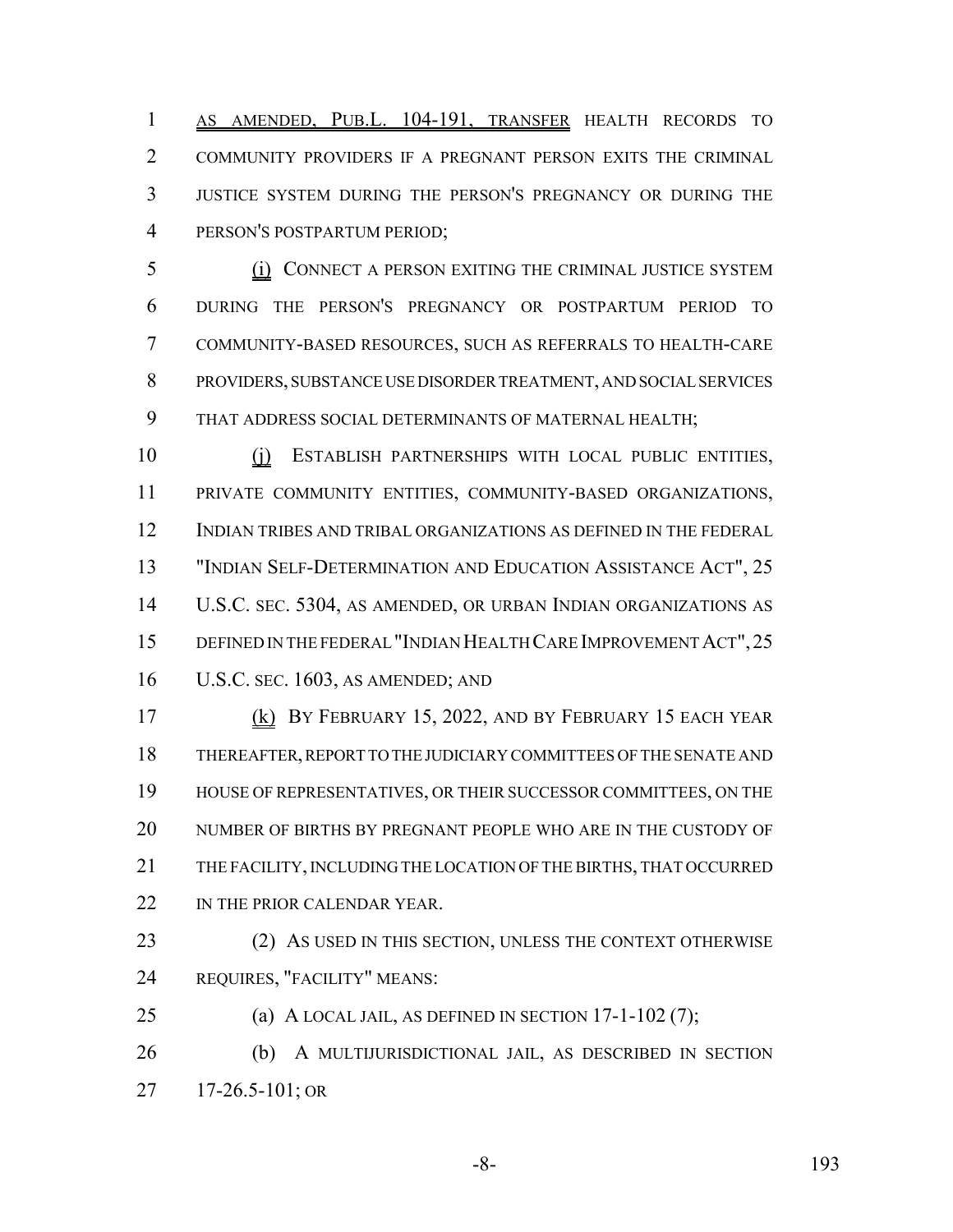(c) A MUNICIPAL JAIL, AS AUTHORIZED IN SECTION 31-15-401 2  $(1)(j)$ .

 **SECTION 6.** In Colorado Revised Statutes, 17-26-104.7, **amend** 4  $(2)(b)$  as follows:

 **17-26-104.7. Prohibition against the use of restraints on pregnant persons in custody.** (2) (b) The county jail or medical facility 7 staff authorizing the use of restraints on a pregnant woman PERSON during labor or delivery of the child shall make a written record of the use of the restraints, which record shall include, at a minimum, the type of restraint used, the circumstances that necessitated the use of the restraint, and the 11 length of time the restraint was used. The sheriff shall retain the record for a minimum of five years and shall make the record available for public inspection with individually identifying information redacted from 14 the record unless the woman PERSON who is the subject of the record gives prior written consent for the public release of the record. The written record of the use of restraint shall not constitute a medical record under state or federal law. NO LATER THAN FEBRUARY 15, 2022, AND EACH FEBRUARY 15 THEREAFTER, THE SHERIFF SHALL SUBMIT THE RECORDS CREATED PURSUANT TO THIS SUBSECTION (2)(b) IN THE PRIOR CALENDAR YEAR TO THE JUDICIARY COMMITTEES OF THE SENATE AND HOUSE OF REPRESENTATIVES, OR THEIR SUCCESSOR COMMITTEES.

 **SECTION 7.** In Colorado Revised Statutes, 24-34-305, **add** 23  $(1)(k)$  as follows:

 **24-34-305. Powers and duties of commission.** (1) The commission has the following powers and duties:

26 (k) TO RECEIVE REPORTS FROM PEOPLE ALLEGING MATERNITY CARE THAT IS NOT ORGANIZED FOR, AND PROVIDED TO, A PERSON WHO IS

-9- 193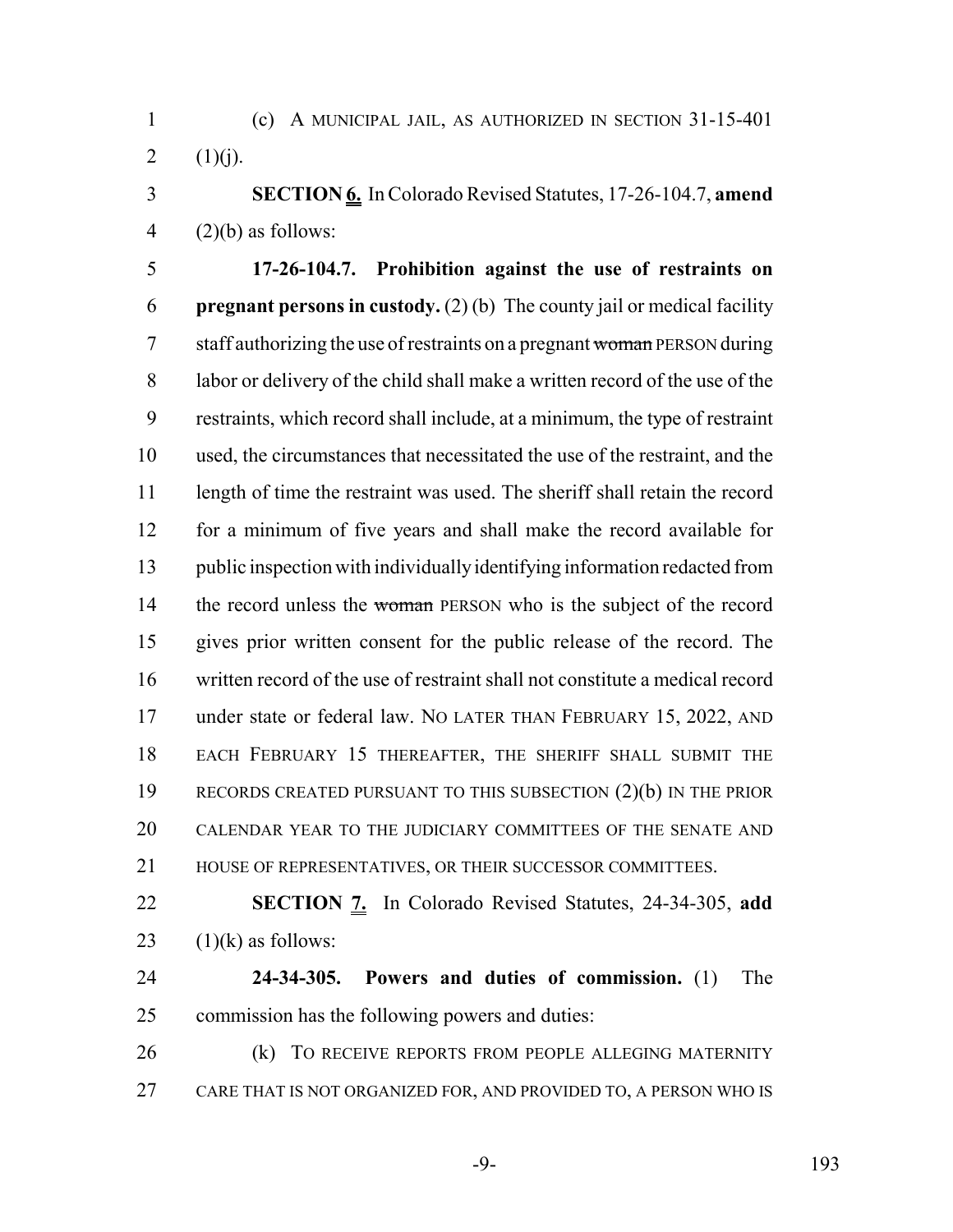PREGNANT OR IN THE POSTPARTUM PERIOD IN A MANNER THAT IS CULTURALLY CONGRUENT; MAINTAINS THE PERSON'S DIGNITY, PRIVACY, AND CONFIDENTIALITY; ENSURES FREEDOM FROM HARM AND MISTREATMENT; AND ENABLES INFORMED CHOICES AND CONTINUOUS SUPPORT.

 **SECTION 8.** In Colorado Revised Statutes, **add** 25-3-126 as follows:

 **25-3-126. Health facilities - requirements related to labor and childbirth - rules - definitions.** (1) EXCEPT AS PROVIDED IN SUBSECTION (2) OF THIS SECTION, ON AND AFTER JANUARY 1, 2022, A HEALTH FACILITY THAT PROVIDES SERVICES RELATED TO LABOR AND CHILDBIRTH SHALL DEMONSTRATE TO THE DEPARTMENT, IN THE FORM AND MANNER DETERMINED BY THE DEPARTMENT BY RULE, THAT THE HEALTH FACILITY HAS A POLICY THAT:

 (a) ALLOWS EVERY BIRTHING PERSON TO HAVE A COMPANION OR DOULA WITH THE PERSON DURING BIRTH IN ADDITION TO A PARTNER OR SPOUSE;

 (b) PROVIDES THAT NEWBORNS REMAIN WITH THEIR FAMILIES TO FACILITATE THE PHYSIOLOGIC POSTPARTUM PROCESS;

**(c) WILL NOT EXCLUDE FROM CARE ANY PERSON EXPERIENCING**  PHYSIOLOGIC BIRTH OR INTERRUPT THE PROCESS OF PHYSIOLOGIC BIRTH 22 WITHOUT THE INFORMED CONSENT OF THE BIRTHING PERSON; AND

23 (d) ACCEPTS TRANSFERS OF A PREGNANT PERSON FROM THE PERSON'S HOME OR A BIRTHING CENTER WITHOUT DISCRIMINATING AGAINST THE PERSON BASED ON THE PERSON'S PROTECTED CLASS OR THE PERSON'S PLANNED PLACE OF BIRTH.

(2) FOR LABOR AND CHILDBIRTH SERVICES PROVIDED TO A

-10- 193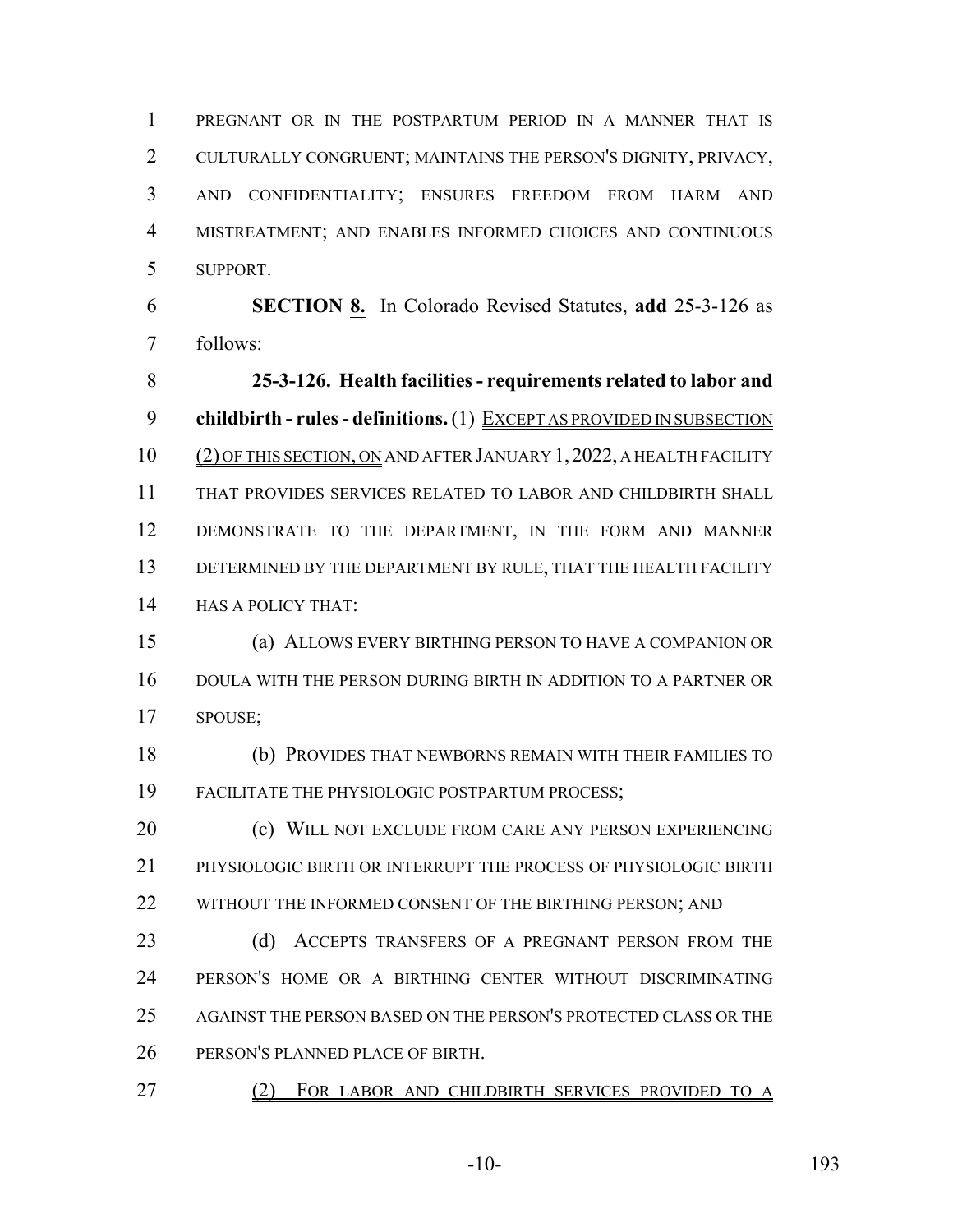| 1              | BIRTHING PERSON WHO IS IN CUSTODY, A HEALTH FACILITY SHALL        |
|----------------|-------------------------------------------------------------------|
| $\overline{2}$ | DEMONSTRATE TO THE DEPARTMENT, IN THE FORM AND MANNER             |
| 3              | DETERMINED BY THE DEPARTMENT BY RULE, THAT THE HEALTH FACILITY    |
| $\overline{4}$ | <b>HAS A POLICY THAT:</b>                                         |
| 5              | (a) PROVIDES THAT NEWBORNS REMAIN WITH THEIR FAMILIES TO          |
| 6              | FACILITATE THE PHYSIOLOGIC POSTPARTUM PROCESS, UNLESS:            |
| $\overline{7}$ | (I) THE PARENT OR LEGAL GUARDIAN OF THE NEWBORN CONSENTS          |
| 8              | TO MEDICAL TREATMENT;                                             |
| 9              | (II)<br>THE NEWBORN IS RELEASED TO A LEGAL GUARDIAN; OR           |
| 10             | (III)<br>THE BIRTHING PERSON IS RELEASED FROM LABOR AND           |
| 11             | DELIVERY; AND                                                     |
| 12             | (b) WILL NOT EXCLUDE FROM CARE ANY PERSON EXPERIENCING            |
| 13             | PHYSIOLOGIC BIRTH OR INTERRUPT THE PROCESS OF PHYSIOLOGIC BIRTH   |
| 14             | WITHOUT THE INFORMED CONSENT OF THE BIRTHING PERSON.              |
| 15             | (3) AS USED IN THIS SECTION:                                      |
| 16             | "DOULA" MEANS A PERSON WHO PROVIDES PHYSICAL,<br>(a)              |
| 17             | EMOTIONAL, AND INFORMATIONAL SUPPORT TO A PREGNANT PERSON         |
| 18             | BEFORE, DURING, AND AFTER PREGNANCY.                              |
| 19             | (b) "PHYSIOLOGIC BIRTH" MEANS LABOR AND BIRTH POWERED BY          |
| 20             | THE INNATE HUMAN CAPACITY OF A PREGNANT PERSON AND THE            |
| 21             | PREGNANT PERSON'S FETUS, WHICH INCLUDES ENDOGENOUS HORMONE        |
| 22             | SYSTEMS.                                                          |
| 23             | (c) "PHYSIOLOGIC POSTPARTUM PROCESS" MEANS THE BIOLOGIC           |
| 24             | PROCESS THAT HAPPENS TO BOTH THE NEWBORN AND BIRTHING PERSON      |
| 25             | AFTER DELIVERY DUE TO ENDOGENOUS HORMONE SYSTEMS.                 |
| 26             | <b>SECTION 9.</b> In Colorado Revised Statutes, add 26-1-136.8 as |
| 27             | follows:                                                          |

-11- 193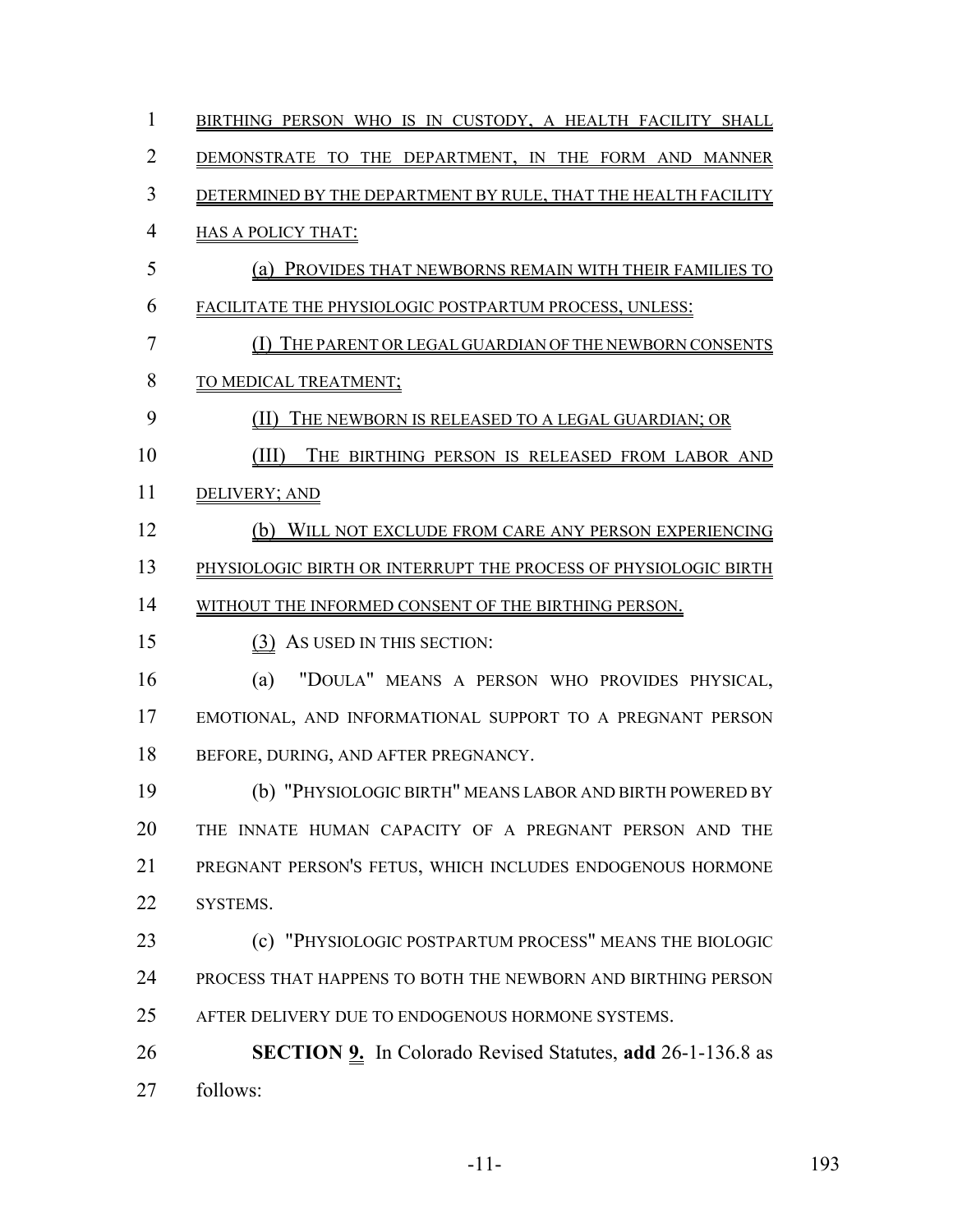**26-1-136.8. Custody of a person with the capacity for pregnancy.** (1) A STATE DEPARTMENT FACILITY THAT HAS IN ITS CUSTODY A PERSON WHO IS CAPABLE OF PREGNANCY SHALL:

 (a) TRAIN THE FACILITY'S STAFF TO ENSURE THAT A PREGNANT 5 PERSON RECEIVES SAFE AND RESPECTFUL TREATMENT;

 (b) DEVELOP ADMINISTRATIVE POLICIES TO ENSURE A TRAUMA-INFORMED STANDARD OF CARE IS INTEGRATED WITH CURRENT PRACTICES TO PROMOTE THE HEALTH AND SAFETY OF A PREGNANT PERSON;

 (c) PROVIDE EACH PREGNANT PERSON, DURING THE PERSON'S PREGNANCY AND THROUGH THE PERSON'S POSTPARTUM PERIOD, WITH ACCESS TO:

 (I) PERINATAL HEALTH-CARE PROVIDERS WITH PERINATAL EXPERIENCE; AND

 (II) HEALTHY FOODS AND INFORMATION ON NUTRITION, RECOMMENDED ACTIVITY LEVELS, SAFETY MEASURES, AND SUPPLIES, 17 INCLUDING MENSTRUAL PRODUCTS AS REQUIRED IN SECTION 26-1-136.5, AND BREAST PUMPS APPROVED BY THE EXECUTIVE DIRECTOR OR THE EXECUTIVE DIRECTOR'S DESIGNEE;

20 (d) PROVIDE COUNSELING AND TREATMENT FOR PREGNANT PEOPLE WHO HAVE SUFFERED FROM:

 (I) A DIAGNOSED BEHAVIORAL, MENTAL HEALTH, OR SUBSTANCE USE DISORDER;

(II) TRAUMA OR VIOLENCE, INCLUDING DOMESTIC VIOLENCE;

(III) HUMAN IMMUNODEFICIENCY VIRUS;

(IV) SEXUAL ABUSE;

(V) PREGNANCY LOSS OR INFANT LOSS; OR

-12- 193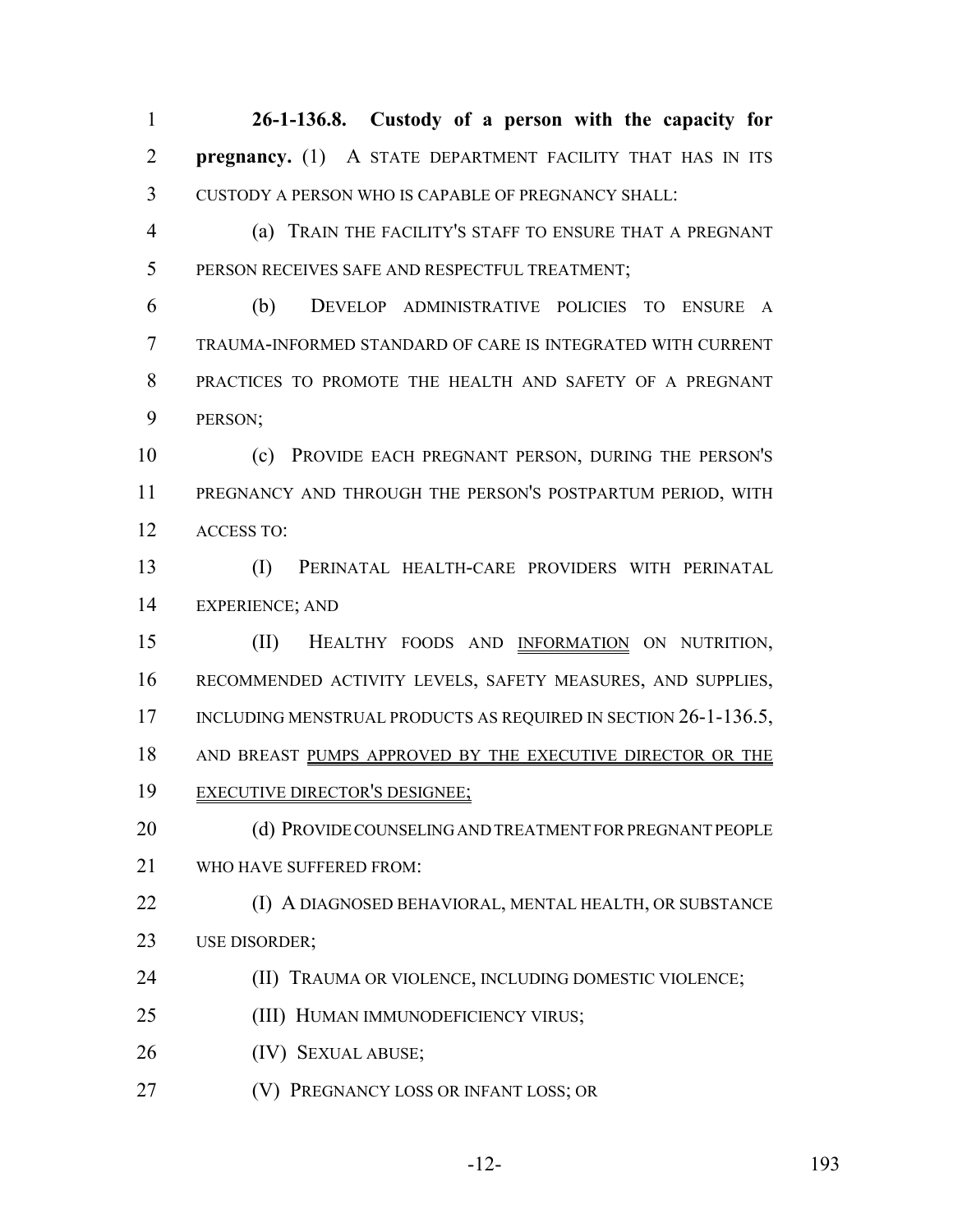(VI) CHRONIC CONDITIONS;

 (e) PROVIDE EVIDENCE-BASED PREGNANCY AND CHILDBIRTH EDUCATION, PARENTING SUPPORT, AND OTHER RELEVANT FORMS OF HEALTH LITERACY;

 (f) DEVELOP ADMINISTRATIVE POLICIES TO IDENTIFY AND OFFER OPPORTUNITIES FOR POSTPARTUM PERSONS TO MAINTAIN CONTACT WITH THE PERSON'S NEWBORN CHILD TO PROMOTE BONDING, INCLUDING ENHANCED VISITATION POLICIES, ACCESS TO FACILITY NURSERY PROGRAMS, AND BREASTFEEDING SUPPORT, WHEN APPROPRIATE;

 (g) IN ACCORDANCE WITH THE REQUIREMENTS OF THE FEDERAL "HEALTH INSURANCE PORTABILITY AND ACCOUNTABILITY ACT OF 1996", AS AMENDED, PUB.L. 104-191, TRANSFER HEALTH RECORDS TO COMMUNITY PROVIDERS IF A PREGNANT PERSON EXITS THE FACILITY DURING THE PERSON'S PREGNANCY OR DURING THE PERSON'S POSTPARTUM PERIOD;

 (h) CONNECT A PERSON EXITING THE FACILITY DURING THE PERSON'S PREGNANCY OR POSTPARTUM PERIOD TO COMMUNITY-BASED RESOURCES, SUCH AS REFERRALS TO HEALTH-CARE PROVIDERS, SUBSTANCE USE DISORDER TREATMENT, AND SOCIAL SERVICES THAT 20 ADDRESS SOCIAL DETERMINANTS OF MATERNAL HEALTH;

 (i) ESTABLISH PARTNERSHIPS WITH LOCAL PUBLIC ENTITIES, PRIVATE COMMUNITY ENTITIES, COMMUNITY-BASED ORGANIZATIONS, INDIAN TRIBES AND TRIBAL ORGANIZATIONS AS DEFINED IN THE FEDERAL "INDIAN SELF-DETERMINATION AND EDUCATION ASSISTANCE ACT", 25 U.S.C. SEC. 5304, AS AMENDED, OR URBAN INDIAN ORGANIZATIONS AS 26 DEFINED IN THE FEDERAL "INDIAN HEALTH CARE IMPROVEMENT ACT", 25 U.S.C. SEC. 1603, AS AMENDED; AND